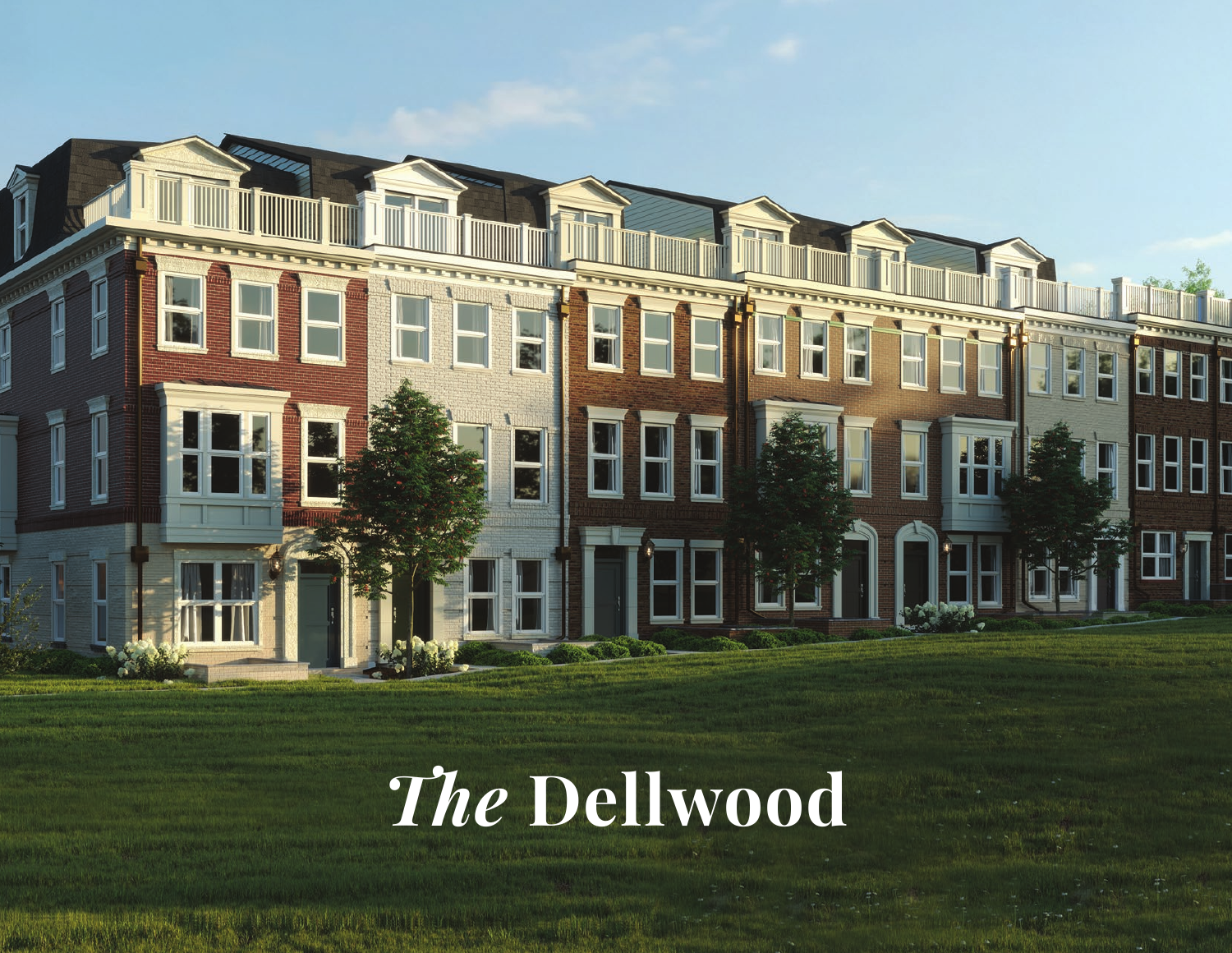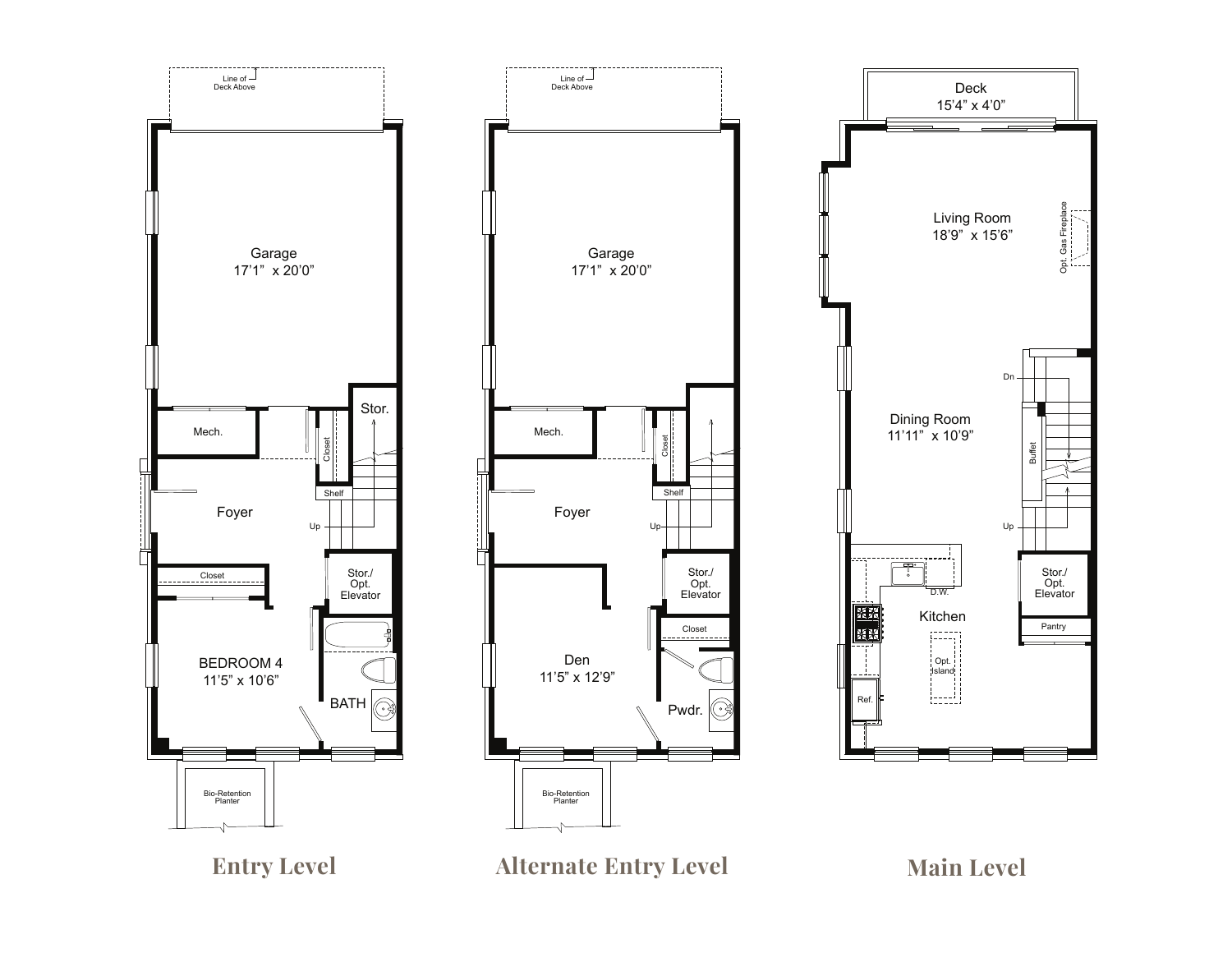



ALTERNATIVE ENTRY LOGIC CONDUCT LEVEL  $\rm{Loff/Termce}$  I **Upper Level Loft/Terrace Level**